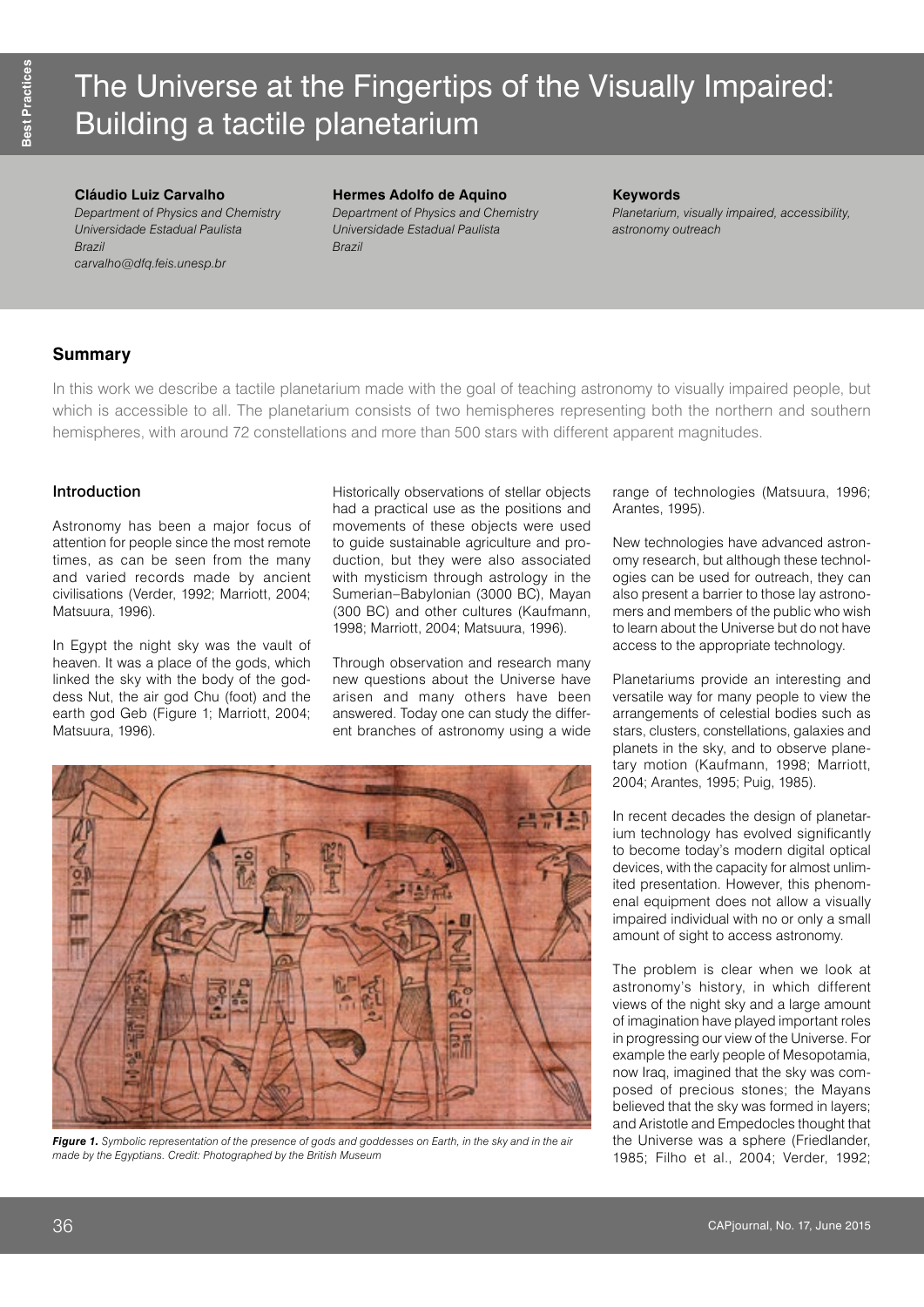

*Figure 2. Photograph of a spherical surface made of Styrofoam stacking layers. Credit: Aquino, H. A.*

Kaufmann, 1998; Marriott, 2004; Blum, 1990; Matsuura, 1996).

The aim of this project is to adapt the planetarium to include people with visual impairments in the study of astronomy. A planetarium that would enable disabled people to better understand some basic concepts of positional astronomy, whilst also providing a tool for fully sighted individuals to experience the Universe in a new way, was designed and built.

#### Methodology

In general, individuals with visual impairments have a more sensitive and accurate tactile sense as their ability to feel is very important, as when reading Braille for example. This sensitivity was used in the project by building hemispheres representing the southern and northern hemispheres of the sky that could be explored with the hands.

The hemispheres are constructed using polymer resin deposited on a plaster sphere one metre in diameter<sup>1</sup>. On the



*Figure 5. Celestial northern hemisphere with some of its main constellations represented by lines of metallic* 



*Figure 3. Spherical surface coated with plaster to remove imperfections. Credit: Aquino, H. A.*

inside of each hemisphere constellations are defined by boundary lines and some of their respective stars. The stars were made from small plastic spheres whose size is associated with their apparent magnitudes, and varies from two to nine millimetres in diameter. A wire of 0.8 millimetres in diameter outlines the area covered by the constellations.

The distribution of the stars in the hemispheres follows the system of equatorial coordinates used by astronomers and the Stellarium® software<sup>2</sup>. In addition, the constellations and the stars can be identified by their names written in Braille and in conventional print, making the installation accessible to both fully sighted and visually impaired individuals<sup>3</sup>.

## **Construction**

The use of styrofoam in building a spherical mould made the work much easier due to its malleability and lightness. Thin layers of Styrofoam with one centimetre thickness were cut with different diameters up to half a metre. The layers were stacked and bonded to form the object seen in Figure 2, which shows a sphere composed of several layers of Styrofoam with small irregularities on its surface.



*Figure 4. Gradual formation of a hemisphere by building up polymer plates 40 centimetres in diameter. Credit: Aquino, H. A.*

The spherical surface of Figure 2 was covered in several layers of plaster to give it a very smooth surface, which was used as a template for the construction of the inner surface of the celestial hemisphere. Imperfections or irregularities presented in the object in Figure 2 were eliminated completely as can be seen in Figure 3.

Once the mould was complete, polymer resin platelets were deposited on its surface to form the celestial hemisphere. Figure 4 shows the gradual formation of a hemisphere by building up polymer plates 40 centimetres in diameter.

The handling of the polymer resin allows easy moulding of such small plates and each joint was made with the polymer itself. Removal of excess polymer and refining of the inner surface of each hemisphere can be done with acrylic paste and sandpaper. The inner surface of the hemisphere should be very smooth as the tactile sensitivity of visually impaired people means that any irregularity can be misinterpreted.

The constellations and their brightest stars — those with apparent magnitude between 6 and −1 — were distributed on the inner surface of each hemisphere using equatorial coordinates and with the help of the Stellarium® software. In Figure 5, the lines



*wire and plastic spheres. Credit: Carvalho, C. L. Figure 6. Photographs of the hemispheres and the constellation of Scorpius. Credit: Carvalho, C. L.*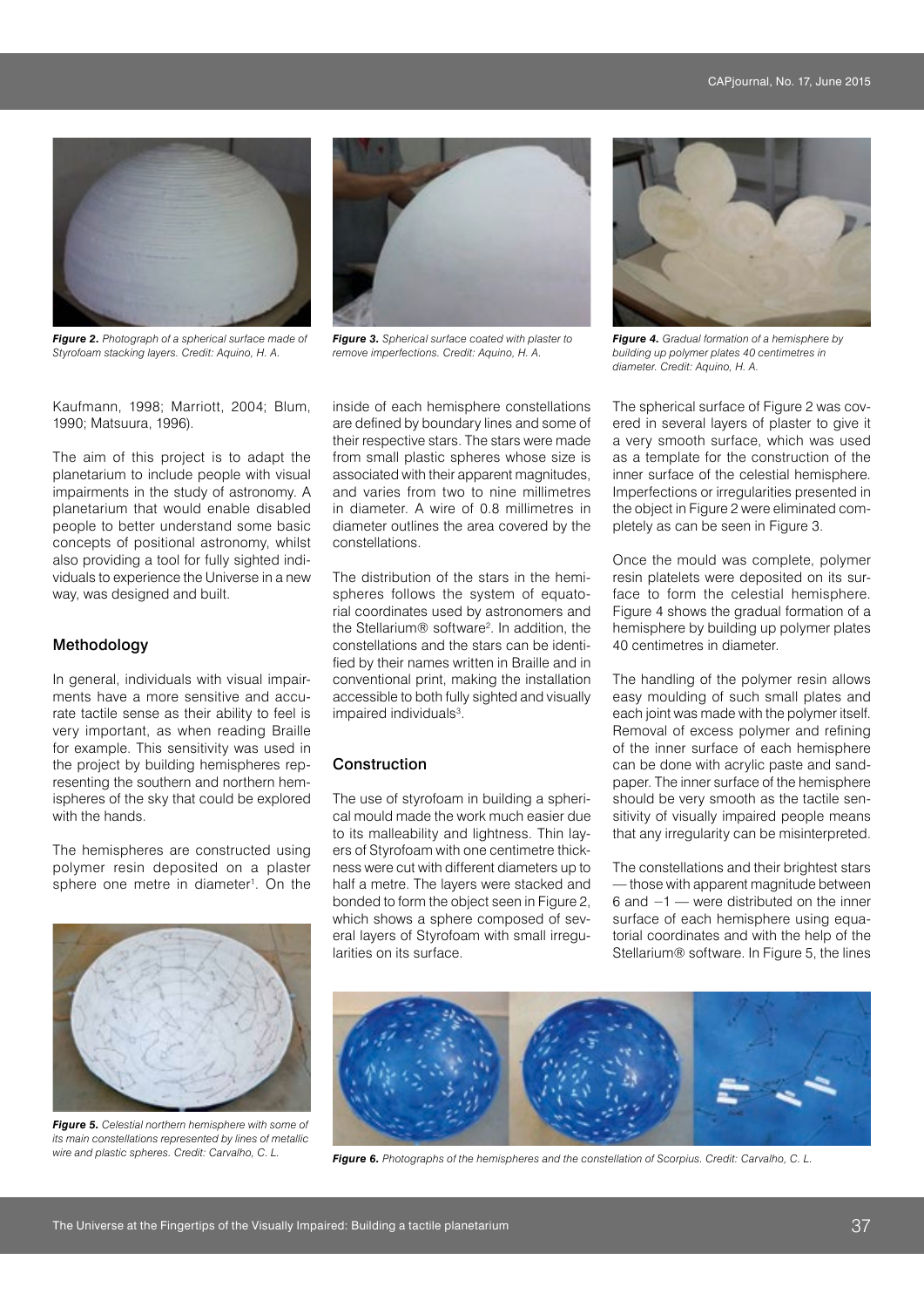made with metallic copper wire and plastic beads represent the lines marking the constellations and stars, respectively.

Figure 6 shows how the northern and southern hemispheres of the sky look when ready, including a detailed picture of the constellation of Scorpius, indicating the names of the stars written in Braille and in conventional print.

Initially the planetarium was tested by individuals with a visual impairment, but not selecting for specific problems or types of disability. Figure 7 shows two visually impaired people interacting with the celestial hemispheres. On the left, the young person interacting with the inner part of hemisphere was able to read the names of the stars and constellations as well as to make out the shape of each constellation very easily. On the right, the individual interacts with the outside of the sphere, having explored the inner part of hemisphere.

In both cases some initial guidance was given, and there had been discussion on several questions that the subjects had related to astronomy, but both were free to explore in their interactions with the hemispheres.

According to users, this type of model can greatly help to clarify the ideas they have about the night sky and frequent interaction with it makes it easier to locate the stars in relation to the constellations. The users also emphasised that being able to control the height of the hemispheres makes it more comfortable and makes it easier to read the Braille writing and explore the objects in high relief, as shown in Figure 8.



*Figure 7. Visually impaired individuals interact with the celestial hemispheres. Credit: Carvalho, C. L.*

#### Conclusion

We built two hemispheres representing the northern and southern hemispheres of the sky containing 72 constellations and over 500 stars. Both hemispheres were embossed and contained names in Braille and conventional alphabetic script, making the hemispheres accessible to both fully sighted and visually impaired people. Through experiments, we observed an easy interaction with and between visually impaired individuals using this teaching tool. New experiments are underway. So far, this type of instrument is completely new in Brazil.



*Figure 8. Indicating the ideal position of the hemisphere for users.*